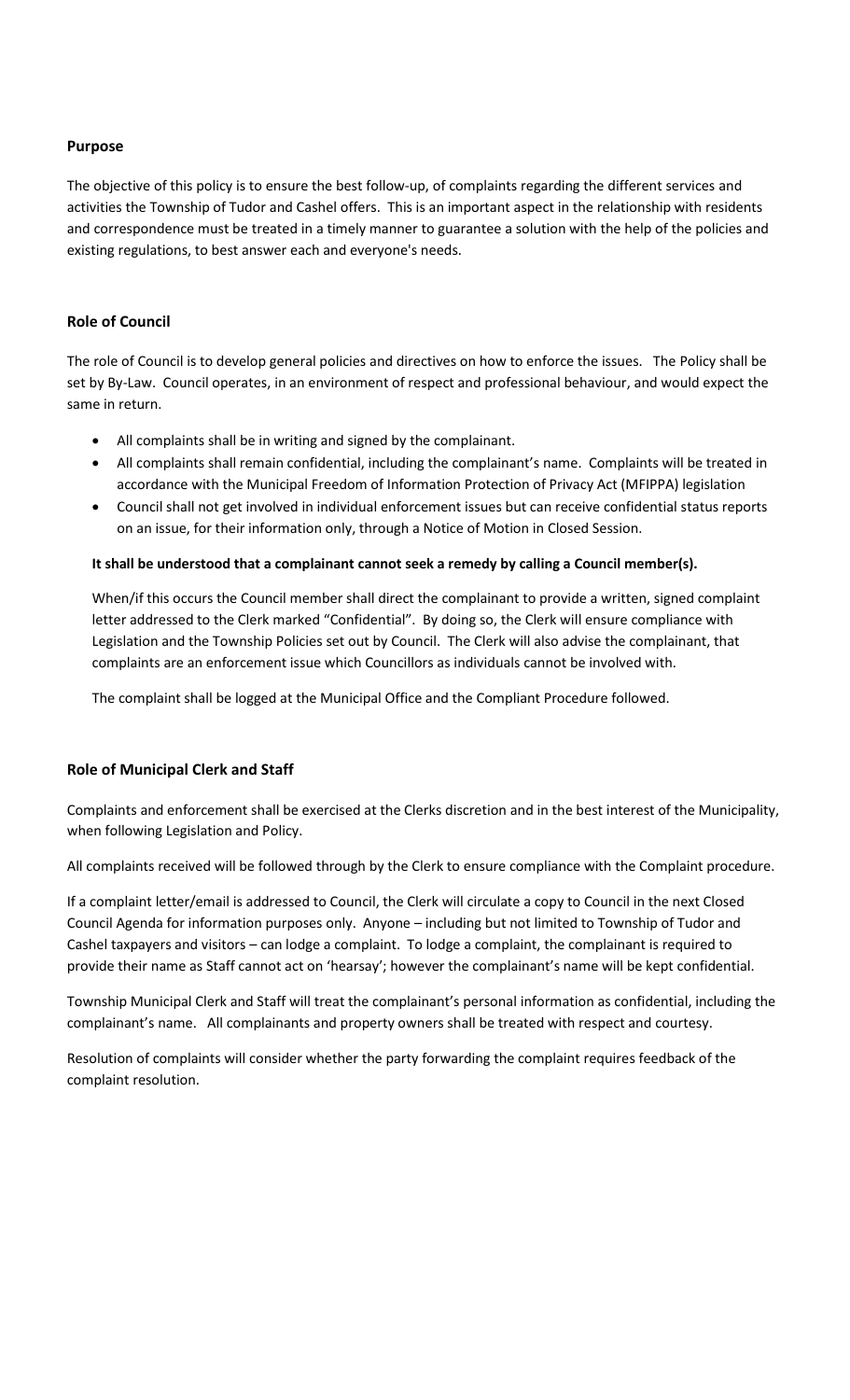# **Complaint Procedures**

### **Complaints Process**

- 1. Make a complaint
- 2. Submit your complaint
- 3. We collect and understand complaint information
- 4. We work together to resolve your complaint
- **5.** You will receive a notice of resolution

### **Step One: Make a complaint**

Complaints may be made "**in writing"** via an email, fax, letter, or in person.

Please provide the following information: (see Appendix B attached)

- 1. Complainant name;
- 2. Complainant contact information either through mail, email or phone;
- 3. The name of the service, program or individual about which a complaint is being made;
- 4. Details of complaint;
- 5. Any actions complainant wishes to see take place.

# **Step Two: Submit your complaint**

**1. By mail:**

Township of Tudor and Cashel 371 Weslemkoon Lake Rd. PO Box 436 Gilmour, ON, K0L 1W0

### **2. By email:**

**Address:** [admin@tudorandcashel.com](mailto:admin@tudorandcashel.com) **Subject heading:** Complaint

3. **By fax**:

**Fax Number**: (613)474-0664 **ATTN**: CLERK -COMPLAINT **Please Note**: Personal information is not secure if sent by fax.

4. **In person**:

**Location**: 371 Weslemkoon Lake Road, Gilmour **Telephone #**:(613) 474-2583

Note: Please call ahead to ensure that someone can assist you upon your arrival. Hours of operation: 9:00 am – 4:00 pm Monday – Wednesday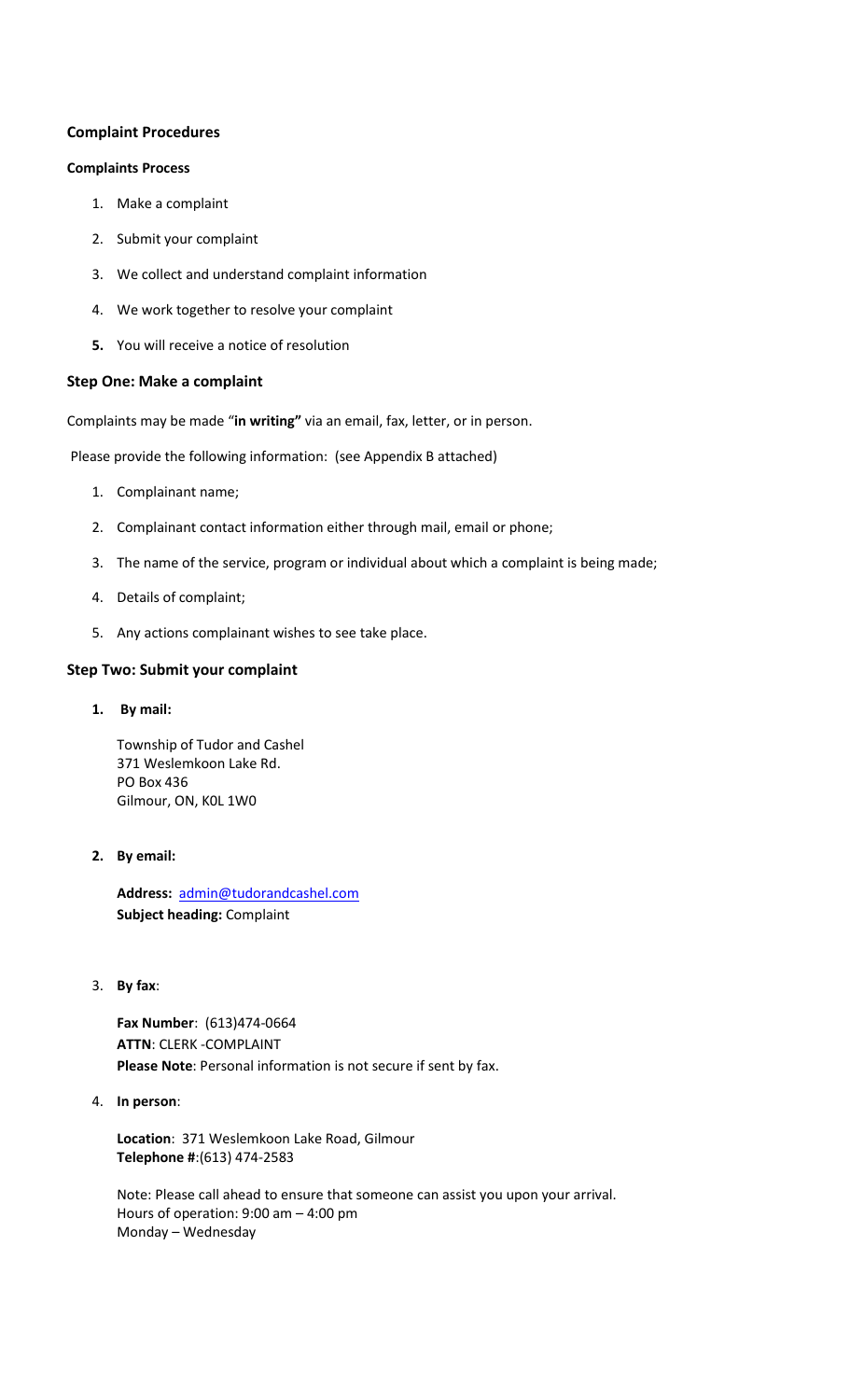All complaints will be date stamped upon their receipt.

It is the intent of the Clerk of the Township of Tudor and Cashel to resolve complaints within 7 working days from the receipt of the complaint. The complexity of the complaint will impact the time to resolve it.

If Council intervention is required the Clerk will present the complaint, the steps taken to date and the request for resolution from Council at the first available regular meeting of Council.

# **Step Three: Collection, understanding of the complaint information, and resolution**

A written record of all complaints to the Township of Tudor and Cashel will be kept on file in the Municipal office.

This information will include:

- 1. Details of the complaint (Appendix B)
- 2. Communications with complainant, staff, other parties and Council when required.
- 3. Details of investigation recorded/documented by the Staff responsible
- 4. Details of review by the Supervisor from which the complaint arose
- 5. Actions and decisions made to resolve complaints
- 6. Details of any impacts of the complaint resolution that affects service delivery
- 7. Written notification to Complainant with details of the resolution

#### **Note:**

If a complaint has not been resolved to your satisfaction, you may contact the Township of Tudor and Cashel Municipal Office or your Ombudsman.